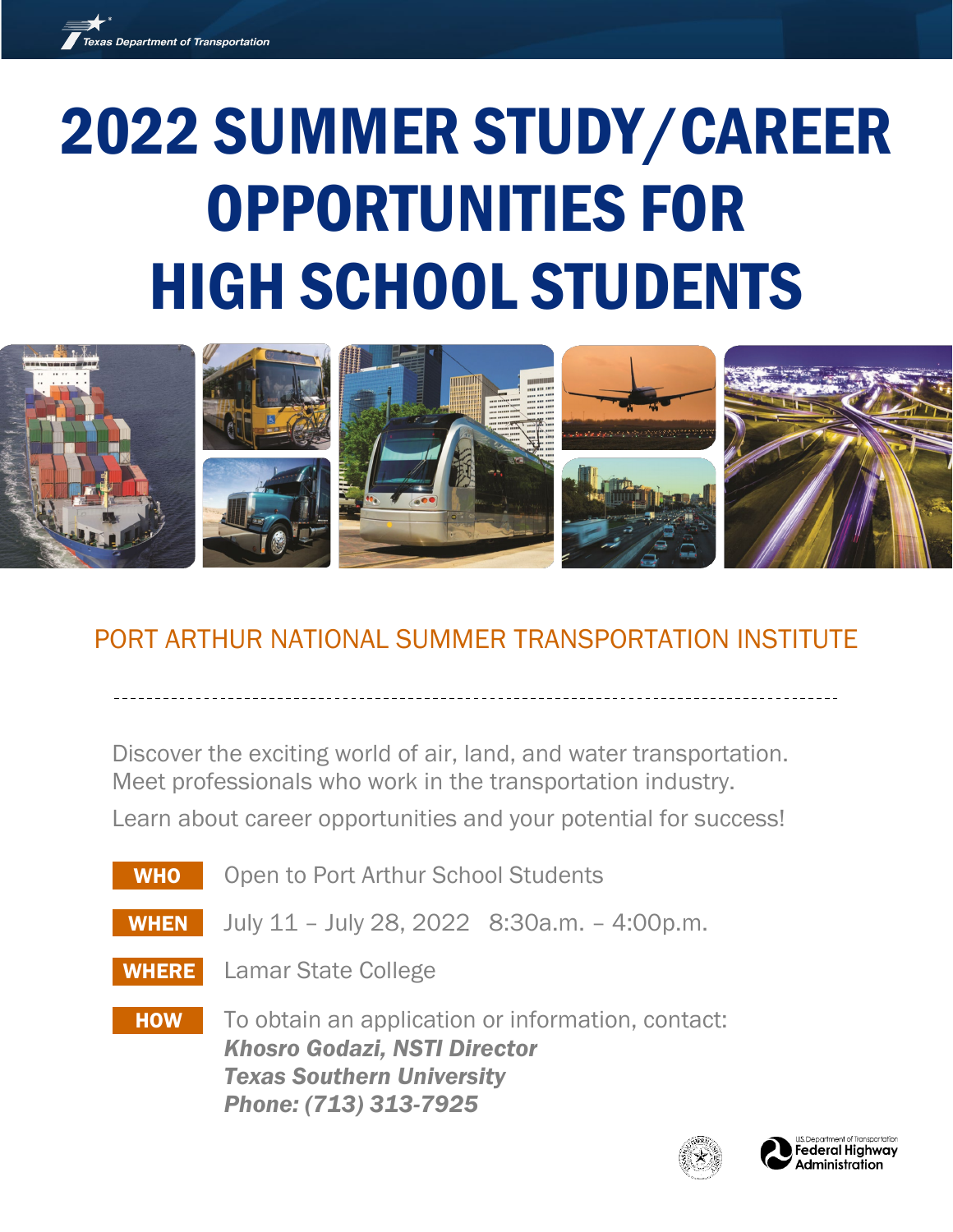## **2022 Houston NATIONAL SUMMER TRANSPORTATION INSTITUTE APPLICATION FORM FOR SECONDARY SCHOOL STUDENT**

| <b>STUDENT INFORMATION</b>                                                                                                                                                                                                                                          |                                              |                                                            |                                                                                            |  |  |  |  |
|---------------------------------------------------------------------------------------------------------------------------------------------------------------------------------------------------------------------------------------------------------------------|----------------------------------------------|------------------------------------------------------------|--------------------------------------------------------------------------------------------|--|--|--|--|
|                                                                                                                                                                                                                                                                     |                                              |                                                            |                                                                                            |  |  |  |  |
| Gender ____________ Age _________ Ethnicity (Optional) _________________________                                                                                                                                                                                    |                                              |                                                            |                                                                                            |  |  |  |  |
|                                                                                                                                                                                                                                                                     |                                              |                                                            |                                                                                            |  |  |  |  |
|                                                                                                                                                                                                                                                                     |                                              |                                                            | County County State Zip                                                                    |  |  |  |  |
|                                                                                                                                                                                                                                                                     |                                              |                                                            |                                                                                            |  |  |  |  |
| PARENT INFORMATION                                                                                                                                                                                                                                                  |                                              |                                                            |                                                                                            |  |  |  |  |
|                                                                                                                                                                                                                                                                     |                                              |                                                            |                                                                                            |  |  |  |  |
|                                                                                                                                                                                                                                                                     |                                              |                                                            |                                                                                            |  |  |  |  |
|                                                                                                                                                                                                                                                                     |                                              | Telephone: Home ( ) Work ( ) Now Research 2014 [ Email     |                                                                                            |  |  |  |  |
| <b>SCHOOL INFORMATION</b>                                                                                                                                                                                                                                           |                                              |                                                            |                                                                                            |  |  |  |  |
|                                                                                                                                                                                                                                                                     |                                              |                                                            | SCHOOL INFORMATION<br>School Attending (Fall 2022-2023) Grade GPA Standardized Test Scores |  |  |  |  |
| <b>School Mailing Address Service School School Mailing Address</b>                                                                                                                                                                                                 |                                              |                                                            |                                                                                            |  |  |  |  |
|                                                                                                                                                                                                                                                                     |                                              |                                                            |                                                                                            |  |  |  |  |
|                                                                                                                                                                                                                                                                     |                                              |                                                            |                                                                                            |  |  |  |  |
|                                                                                                                                                                                                                                                                     |                                              |                                                            |                                                                                            |  |  |  |  |
|                                                                                                                                                                                                                                                                     |                                              |                                                            |                                                                                            |  |  |  |  |
| <b>Career Interest (Circle One)</b>                                                                                                                                                                                                                                 |                                              |                                                            |                                                                                            |  |  |  |  |
| Accounting                                                                                                                                                                                                                                                          |                                              | Architecture Business Criminal Justice Computer Science    | Construction                                                                               |  |  |  |  |
| Engineering                                                                                                                                                                                                                                                         |                                              | Environmental Law Marketing Scientific Research Technology | Transportation                                                                             |  |  |  |  |
| S<br>M<br>L<br>XL<br>XXL<br>Other<br><b>Indicate T-Shirt Size (Circle One)</b>                                                                                                                                                                                      |                                              |                                                            |                                                                                            |  |  |  |  |
| <b>Required Essay:</b><br>Describe your career objective(s), your interest in transportation, and how the Summer Transportation<br>Institute can assist you in reaching your goals. Your essay must be typed and cannot be more than one (1)                        |                                              |                                                            |                                                                                            |  |  |  |  |
| page.<br><b>Additional Information:</b>                                                                                                                                                                                                                             |                                              |                                                            |                                                                                            |  |  |  |  |
| Please enclose one letter of recommendation and your academic transcript. Applications will not be processed with incomplete<br>information. All materials must be provided to the Project Director at the below address no later than Wednesday, June 23,<br>2022. |                                              |                                                            |                                                                                            |  |  |  |  |
| <b>Inquiries:</b>                                                                                                                                                                                                                                                   | Mr. Khosro Godazi,<br>Director, NSTI Program |                                                            |                                                                                            |  |  |  |  |

 Texas Southern University Phone: (713) 313-7925 Khosro.Godazi@tsu.edu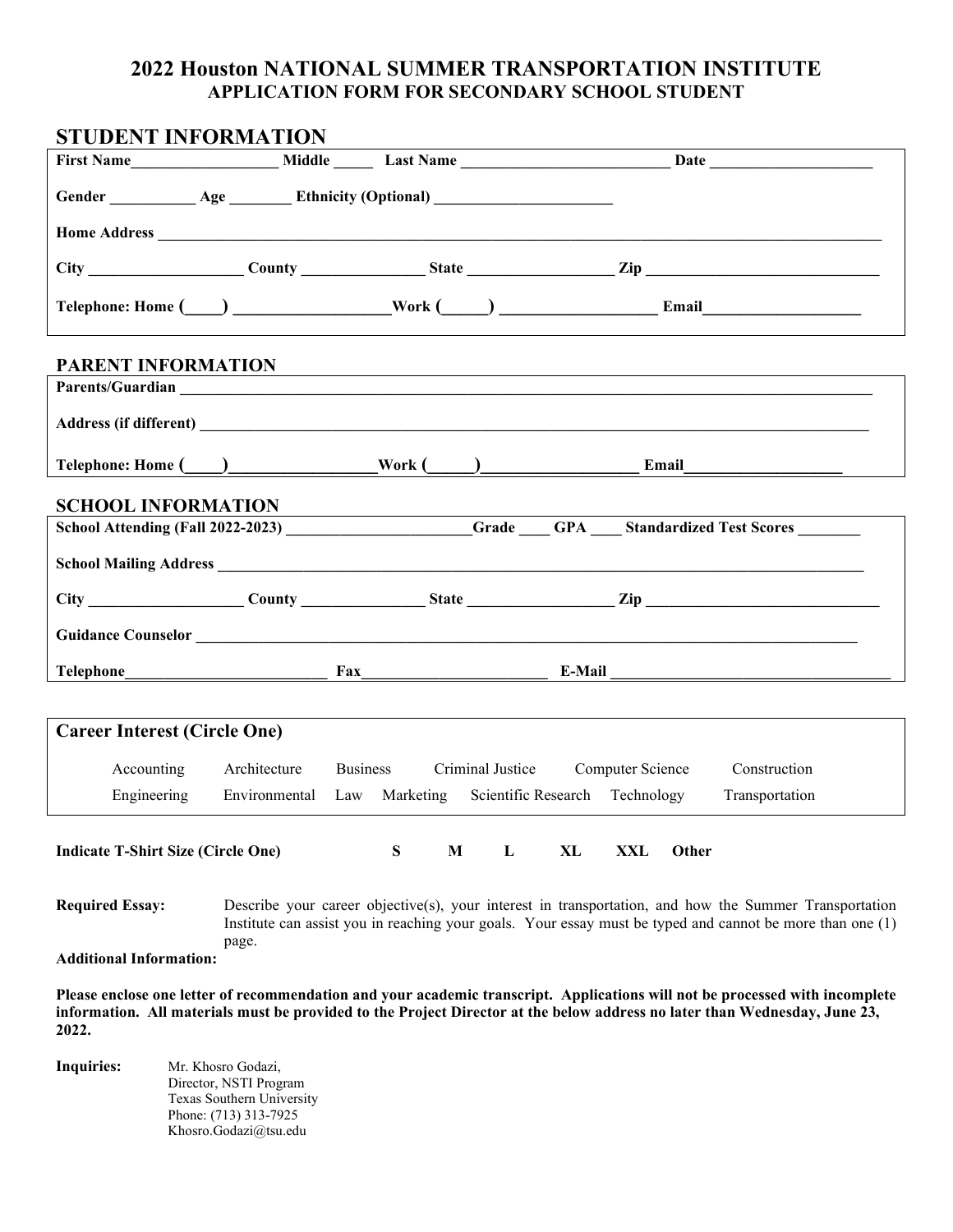### **HEALTH HISTORY**

Please fill out this form as it is for your child's safety and welfare while on campus and during all activities. The signature of a physician is NOT required. Please print clearly.

| Does your child have a history of any of the following: |                                                |                                     |                                    |                               |  |  |  |  |
|---------------------------------------------------------|------------------------------------------------|-------------------------------------|------------------------------------|-------------------------------|--|--|--|--|
| 1.                                                      | Disability or Health Problem:                  |                                     |                                    |                               |  |  |  |  |
| 2.                                                      | Heart Problem (Mitral Valve Prolapse, Murmur): |                                     |                                    |                               |  |  |  |  |
| 3.                                                      | Lung Problem (Tuberculosis, Asthma):           |                                     |                                    |                               |  |  |  |  |
| 4.                                                      | Neurological (Seizures, Migraine):             |                                     |                                    |                               |  |  |  |  |
| 5.                                                      | Mental (Nervousness):                          |                                     |                                    |                               |  |  |  |  |
| 6.                                                      | List any past injuries or hospitalizations:    |                                     |                                    |                               |  |  |  |  |
| 7.                                                      | Has he/she ever passed out?                    |                                     |                                    |                               |  |  |  |  |
| 8.                                                      | List any lengthy illness:                      |                                     |                                    |                               |  |  |  |  |
| 9.                                                      | List any vision problems:                      |                                     |                                    |                               |  |  |  |  |
|                                                         | 10. Sinusitis:                                 |                                     |                                    |                               |  |  |  |  |
|                                                         | 11. Hearing Loss:                              |                                     |                                    |                               |  |  |  |  |
|                                                         | 12. Anemia / Sickle Cell Disease or Trait:     |                                     |                                    |                               |  |  |  |  |
| 13. Rheumatic Fever:                                    |                                                |                                     |                                    |                               |  |  |  |  |
|                                                         | 14. List any injury or broken bones:           | Neck<br>Collar Bone<br>Ankle<br>Arm | Elbow<br>Wrist<br>Shoulder<br>Ribs | Back<br>Pelvis<br>Hand<br>Leg |  |  |  |  |
|                                                         | 15. List any physical challenges:              |                                     |                                    |                               |  |  |  |  |
|                                                         | 16. Is he/she on any medications?              |                                     |                                    |                               |  |  |  |  |

- 17. List any allergies to food, medications, plants, etc.
- 18. Please list any injuries or conditions not included above.